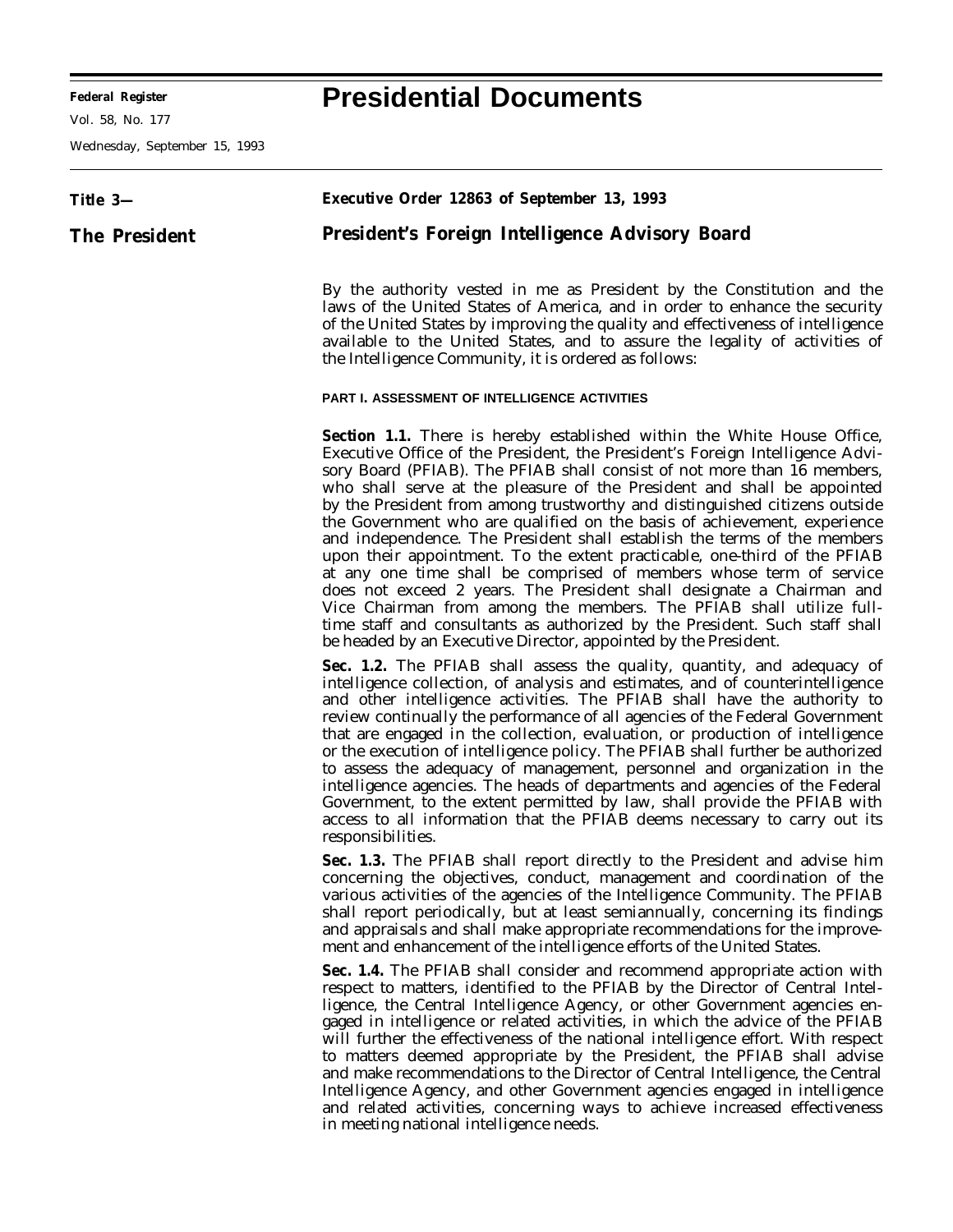## **PART II. OVERSIGHT OF INTELLIGENCE ACTIVITIES**

**Sec. 2.1.** The Intelligence Oversight Board (IOB) is hereby established as a standing committee of the PFIAB. The IOB shall consist of no more than four members appointed from among the membership of the PFIAB by the Chairman of the PFIAB. The Chairman of the IOB shall be appointed by the Chairman of the PFIAB. The Chairman of the PFIAB may also serve as the Chairman of the IOB. The IOB shall utilize such full-time staff and consultants as authorized by the Chairman of the PFIAB.

## **Sec. 2.2.** The IOB shall:

(a) prepare for the President reports of intelligence activities that the IOB believes may be unlawful or contrary to Executive order or Presidential directive;

(b) forward to the Attorney General reports received concerning intelligence activities that the IOB believes may be unlawful or contrary to Executive order or Presidential directive;

(c) review the internal guidelines of each agency within the Intelligence Community that concern the lawfulness of intelligence activities;

(d) review the practices and procedures of the Inspectors General and General Counsel of the Intelligence Community for discovering and reporting intelligence activities that may be unlawful or contrary to Executive order or Presidential directive; and

(e) conduct such investigations as the IOB deems necessary to carry out its functions under this order.

**Sec. 2.3.** The IOB shall, when required by this order, report to the President through the Chairman of the PFIAB. The IOB shall consider and take appropriate action with respect to matters identified by the Director of Central Intelligence, the Central Intelligence Agency or other agencies of the Intelligence Community. With respect to matters deemed appropriate by the President, the IOB shall advise and make appropriate recommendations to the Director of Central Intelligence, the Central Intelligence Agency and other agencies of the Intelligence Community.

**Sec. 2.4.** The heads of departments and agencies of the Intelligence Community, to the extent permitted by law, shall provide the IOB with all information that the IOB deems necessary to carry out its responsibilities. Inspectors General and General Counsel of the Intelligence Community, to the extent permitted by law, shall report to the IOB, at least on a quarterly basis and from time to time as necessary or appropriate, concerning intelligence activities that they have reason to believe may be unlawful or contrary to Executive order or Presidential directive.

## **PART III. GENERAL PROVISIONS**

**Sec. 3.1.** Information made available to the PFIAB, or members of the PFIAB acting in their IOB capacity, shall be given all necessary security protection in accordance with applicable laws and regulations. Each member of the PFIAB, each member of the PFIAB's staff and each of the PFIAB's consultants shall execute an agreement never to reveal any classified information obtained by virtue of his or her services with the PFIAB except to the President or to such persons as the President may designate.

**Sec. 3.2.** Members of the PFIAB shall serve without compensation but may receive transportation expenses and per diem allowance as authorized by law. Staff and consultants to the PFIAB shall receive pay and allowances as authorized by the President.